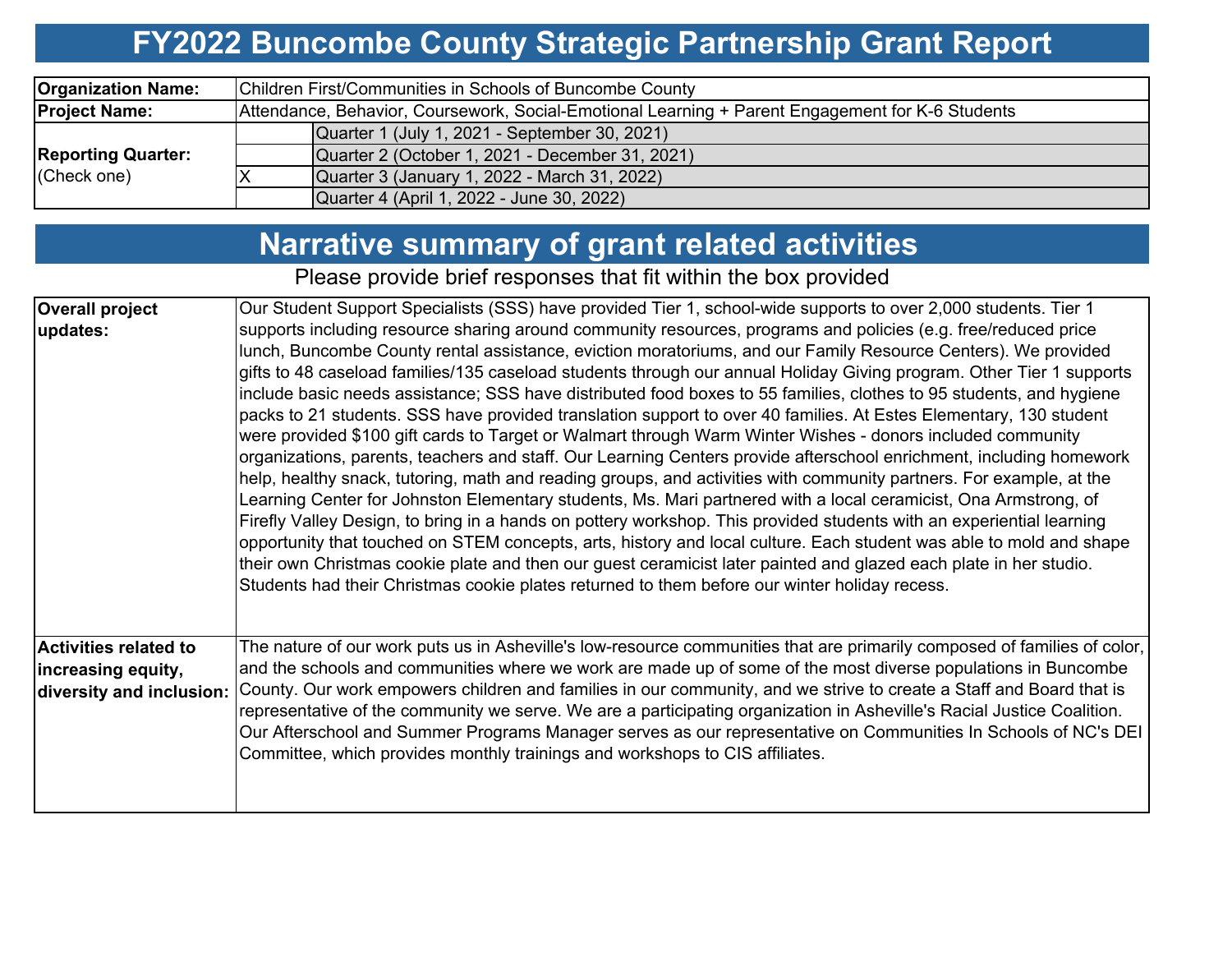| <b>Activities related to</b> | Children First continues to focus on pursuing a diversified portfolio of funding sources, including private foundations, |
|------------------------------|--------------------------------------------------------------------------------------------------------------------------|
| increasing operational       | government grants, individual gifts, corporate sponsorships, and events. We have recently made hires to streamline       |
| excellence:                  | and improve operations, including an Executive and Operations Assistant to assist the Finance and Operations             |
|                              | Manager with finance, HR, and other operations tasks; a Program Assistant to manage our Family Resource Center           |
|                              | (where we distibute food boxes, clothing, school supplies, and help with Emergency Financial Assistance); and a          |
|                              | Communications and Events Coordinator. While these roles are not directly supported by this grant, they do contribute    |
|                              | to organizational and operational efficiency by ensuring we have enough internal staff to support the work of our direct |
|                              | services and programming staff. We also filled our Director of Community Supports vacancy in Fall 2021. This position    |
|                              | oversees our programming, including our five SSS, which will further increase operational excellence. We also            |
|                              | onboarded our new Data and Grants Compliance Officer as of March 2022.                                                   |
|                              |                                                                                                                          |
|                              |                                                                                                                          |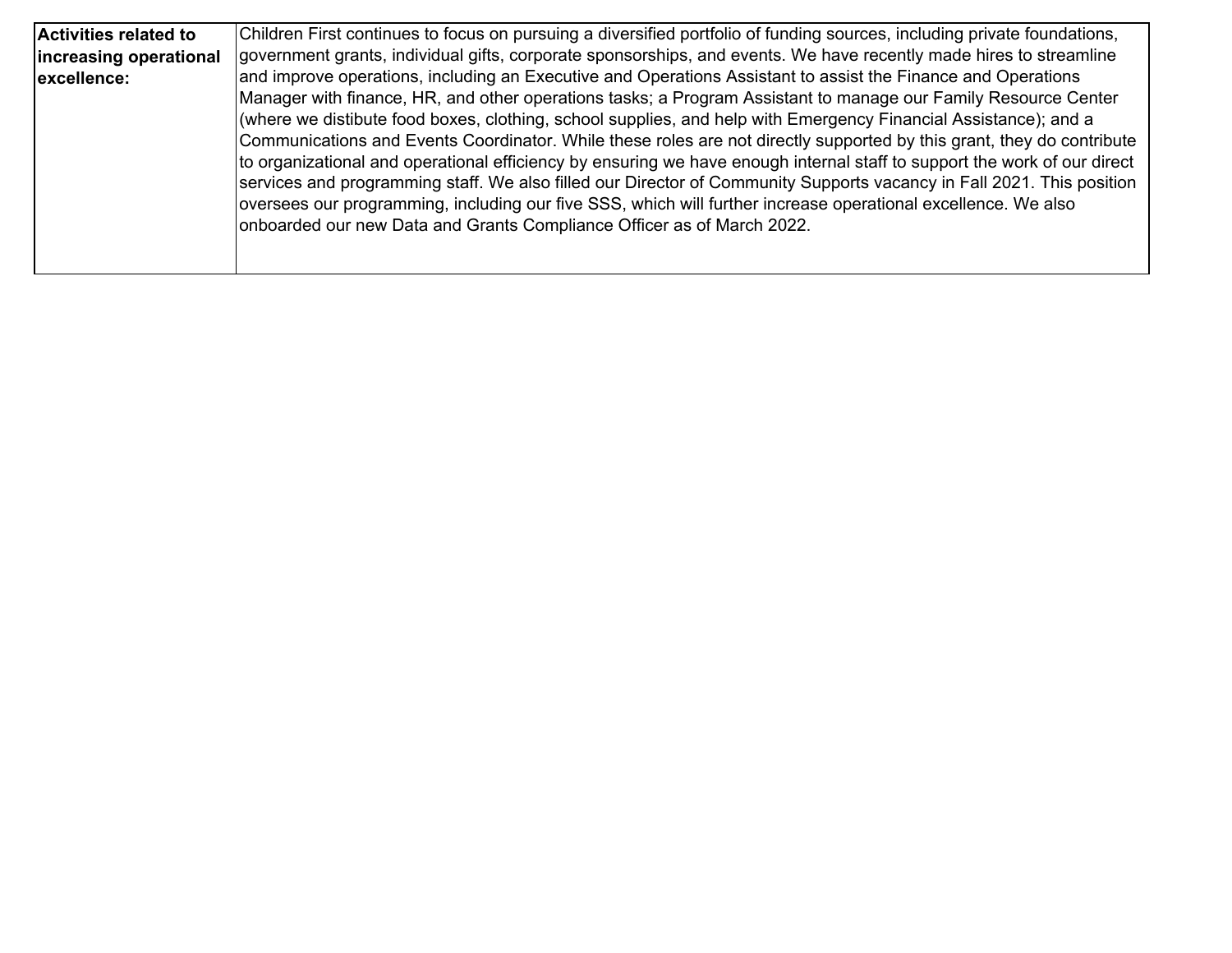## **FY2022 Buncombe County Strategic Partnership Grant Report**

| <b>Organization Name:</b>                | Children First/Communities in Schools of Buncombe County                                         |  |  |  |  |  |  |
|------------------------------------------|--------------------------------------------------------------------------------------------------|--|--|--|--|--|--|
| <b>Project Name:</b>                     | Attendance, Behavior, Coursework, Social-Emotional Learning + Parent Engagement for K-6 Students |  |  |  |  |  |  |
|                                          | Quarter 1 (July 1, 2021 - September 30, 2021)                                                    |  |  |  |  |  |  |
| <b>Reporting Quarter:</b><br>(Check one) | Quarter 2 (October 1, 2021 - December 31, 2021)                                                  |  |  |  |  |  |  |
|                                          | Quarter 3 (January 1, 2022 - March 31, 2022)                                                     |  |  |  |  |  |  |
|                                          | Quarter 4 (April 1, 2022 - June 30, 2022)                                                        |  |  |  |  |  |  |

### **Progress toward annual goals**

|                                                                                                      | Please only include new data for the specific quarter |                  |                  |                  |                  |                                                 |
|------------------------------------------------------------------------------------------------------|-------------------------------------------------------|------------------|------------------|------------------|------------------|-------------------------------------------------|
| <b>IMeasure</b>                                                                                      | <b>Annual Goal</b>                                    | <b>Quarter 1</b> | <b>Quarter 2</b> | <b>Quarter 3</b> | <b>Quarter 4</b> | <b>Progress</b><br>toward<br><b>Annual Goal</b> |
| Number of students receiving Tier 1 services                                                         | .200. ا                                               | 2,223            | 0                | 0                |                  | 2,223                                           |
| Number of students enrolled in afterschool and<br>summer enrichment programs                         | 35                                                    | 29               | 9                | 2                |                  | 40                                              |
| Percent of Tier 2 and 3 case managed students<br>that meet or make progres toward their ABC<br>goals | 85%                                                   | N/A              | N/A              | N/A              |                  | $0\%$                                           |
| Percent of case managed students promoted to<br>the next grade                                       | 90%                                                   | N/A              | N/A              | N/A              |                  | $0\%$                                           |
| Number of parent engagement opportunities                                                            |                                                       | 4                | 6                | 9                |                  | 19                                              |

#### **Comments:**

We are additionally serving 128 students with Tier 2 and 3 (group and individual) supports, with more being added to Student Support Specialists